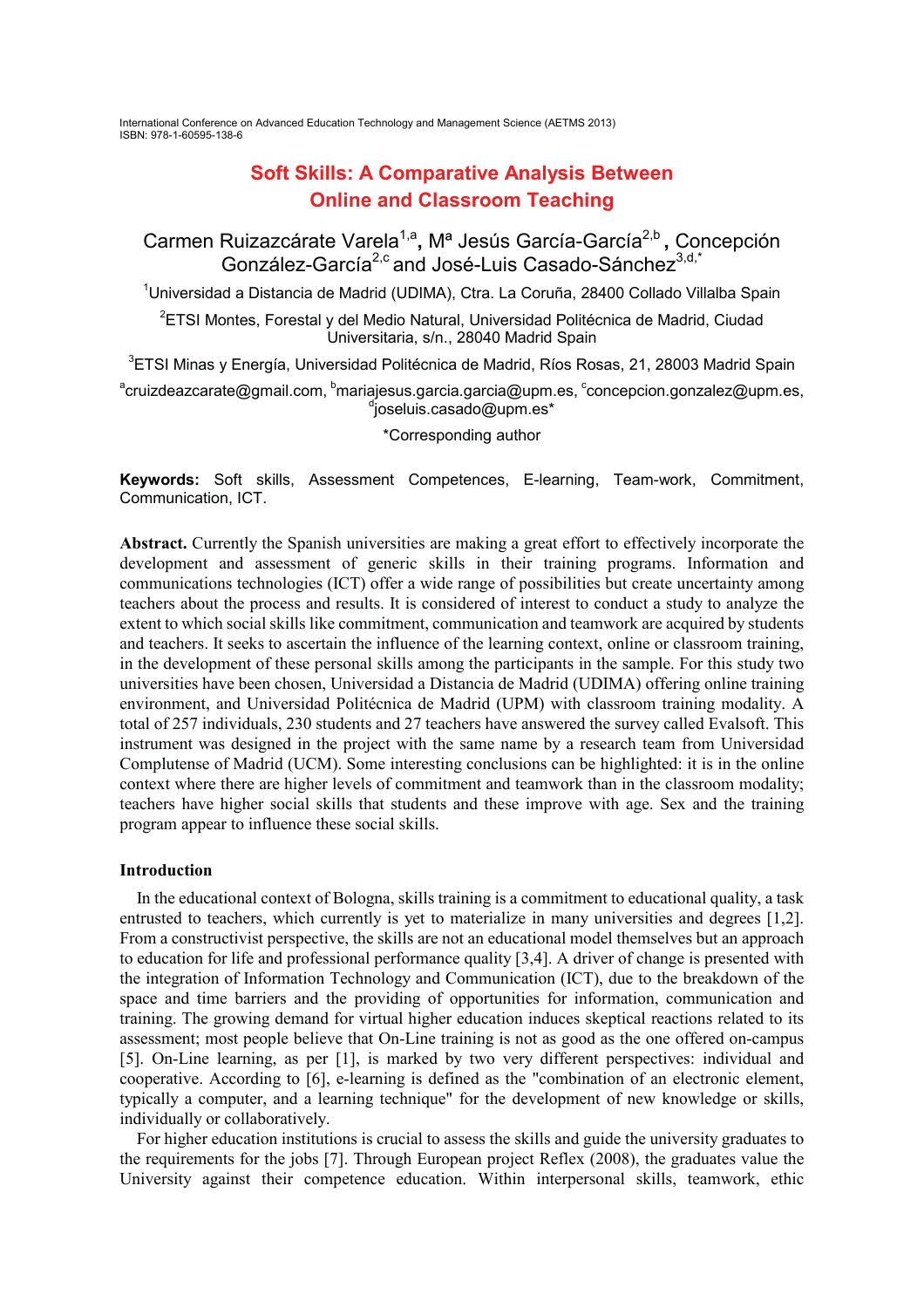commitment and interactive capability are especially important [8,9]. However, there are critics against the excessive use of the ICT in the educational field, trend known as techpositivism [10,11,12]. The mentioned authors declare that the ICT integration has been limited to a digitalization of the materials; without being accompanied with the needed tools for an On-Line environment, such as interactivity, critical analysis merged with a deep thinking and practice experience. This review is shown in On-Line quality surveys. [11] Consider that the virtual format does not allow a complete combination of behaviour and environment, because of the nature of the competences itself. The On-Line context is limited by the "impossibility of a fluent talk and the lack of personal and direct contact with professors and classmates", therefore, a blended learning is recommended; traditional education with On-Line support because, from their experience, the competences development in E-Learning environments is a very complex task.

Research studies on E-Learning show that the conventional organization methods used in traditional teams do not necessarily produce the same benefits in a virtual context [13,14,15,16]. On the other hand, lots of research works take their conclusions out of results obtained after the application of in situ educational strategies in On-Line contexts [17]. To [18], the integration of the ICT with a traditional methodology features learning results similar in terms of specific competences development, and better results related to motivation and problem solving within the traditional education. In this framework, some authors say that one of the conditions that makes "cooperative learning to result in better achievements, it is a face-to-face action" [19]. How the learning context influences in the acquisition and development of the following competences: teamwork, commitment and communication? Can these competences been learnt and completely developed in an E-Learning context? How do teachers and classmates evaluate these competences?

The investigation tries to know the assessments of the principal authors in the situation of a learning experience of interpersonal competences (teamwork, commitment and communication); doing the comparative analysis of it within a virtual context and a traditional one, making sure that the results will not be systematically generalized to all kind of contexts, knowing areas or any kind of student, but that they will be properly used to validate the work's hypothesis; being the hypothesis to valuate if a greater use of the ICT will obtain a better grade of acquisition and development of the mentioned competences or not. According to [20], it can be affirmed that it is necessary to know and evaluate the effectiveness of the ICT, because its correct use is of vital importance for teachers and students [21]. The increment of the auto evaluation of competences in higher education centers can be justified from this perspective.

The validity of the self-evaluation, referring to the acquisition and development of competences, is demonstrated by [22]; for them, the error in the measurements of self-reports done to some students "did not severely limit its validity". Conclusion reached by other authors like [2,7]; who maintain that a good method to obtain information of the competences level of the university graduates is its own auto-evaluation. Based on the self-evaluation, a tool named EvalSoft [23] is selected in order to make the research study with the objective of valuate the interpersonal competences of commitment, communication and teamwork.

#### **Methodology**

The current study is part of the analytical-descriptive methods. The selection of this design has been motivated for the comparative objectives more than casuals [24]. This survey is classified among the transversal designs, because it contains information from a unique temporal milestone that in this case, refers to the closure of the academic year 2012-2013.

In addition, a questionnaire related to tools and techniques used in the development of competences and making different between the ones used in an On-Line context or in a traditional one. The frequency of the used of these tools and techniques is also measured by this questionnaire.

Lastly, identity variables are put into the study; variables that are considered influential in the potential assessments of the participants. These variables collect the classification data: professors or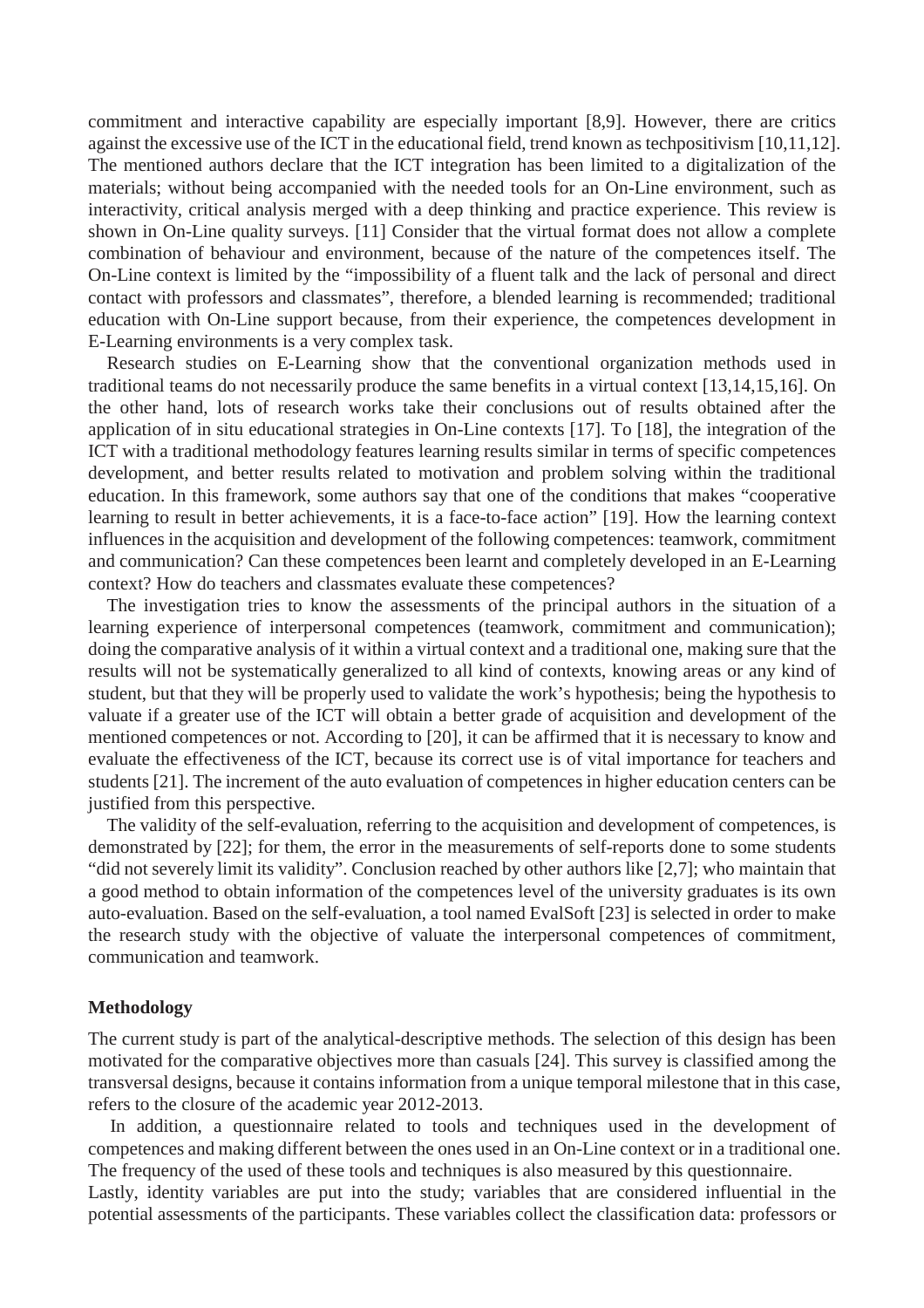students or both categories, gender, age and permanence time in the virtual environment or in the traditional one.

## **Instrument**

The tool is used for the data collection which is made through the three questionnaires: 1) Commitment is evaluated using the Likert scale of four elements and with two dimensions: social/group compromise and ethic commitment. 2) Communication is composed by thirteen items evaluated using the Likert scale, with peer assessment. The structure is formed by four dimensions: "Expressive Skills", "Interactive Component" (relation, motivation), "Flexibility" and "Metacognitive Part". 3) Teamwork is composed as a "semantic differential" with ten levels. It is structured in six dimensions: "Participatory attendance to group meetings", "Brainstorming", "Contribution to cooperative group processes", "Support and encouragement to group members" and "Consensus and acceptance of the rules for the operation of the team".

Lastly, the identification data block, which includes the variables of age, gender and years of traditional/On-Line education, is presented. The display order seeks to improve the honesty in answering [25]. Therefore, the first block performs a self-assessment of the commitment competence as an introduction; the following questionnaire is the one of the communication, in which the participant valuates the group interaction of his colleagues and, finally, the self-evaluation related to teamwork. The identification data will be place at the end to encourage spontaneity of responses.

## **Descriptive Analysis of the Sample**

The sample consists of 257 participants, of which 10,50% (27 participants) are teachers, 74,32% are students (191 participants) and 15,18% (39 participants) corresponds to students whose professional activity is teaching. Distribution of the participants according to the field of knowledge is shown in the following graphic:



Figure 1. Histogram of knowledge areas.

The age average is 28,8 years with a mode of 19, which means that the most of the grade students are on first years (3rd and 4th terms, 2nd year of the degree). The age range is wide (min. 18 yrs – max. 59 yrs) because there are teachers that are students of master at the same time.

#### **Main Results and Discussion**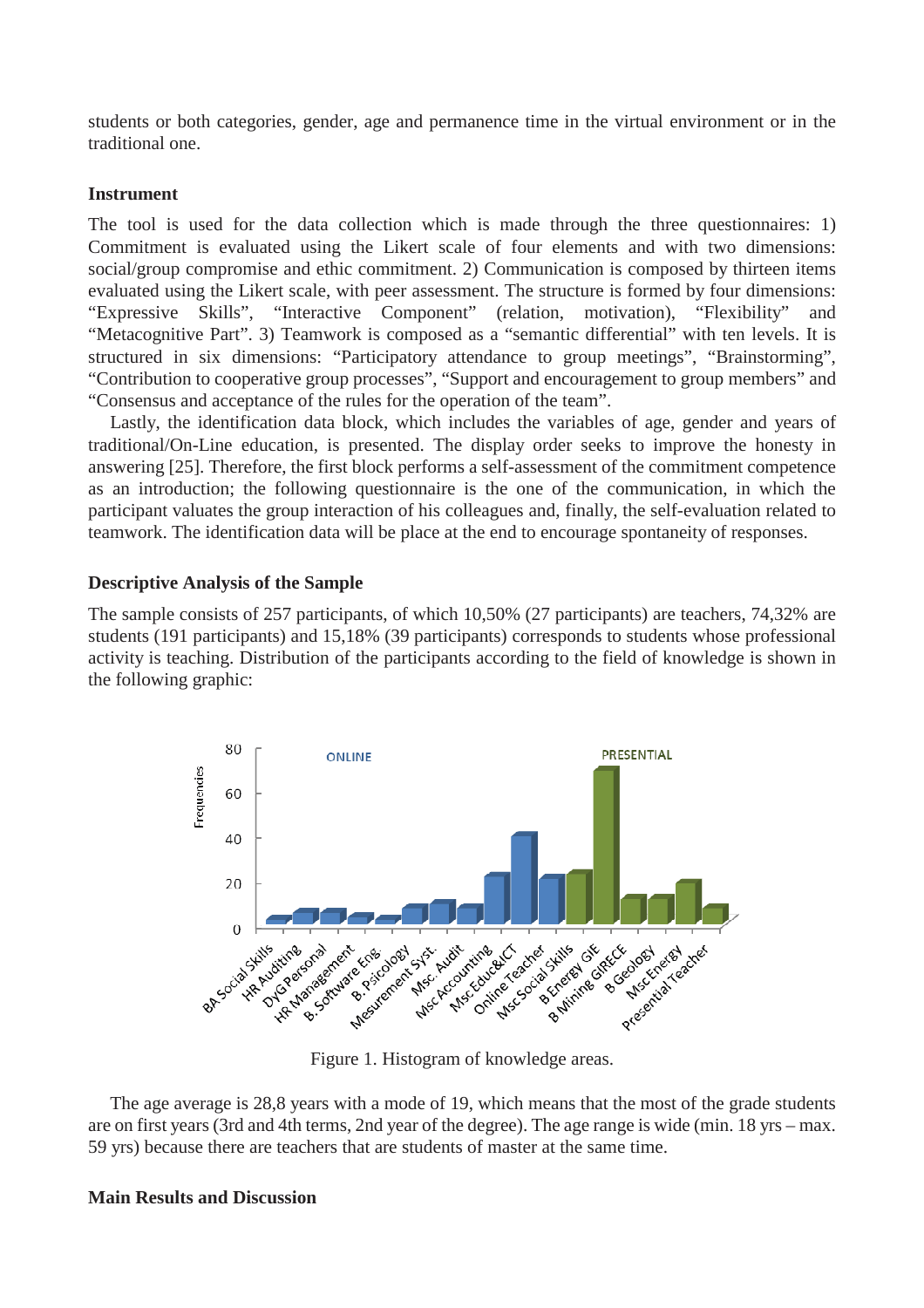The average of the items of each questionnaire is made in order to obtain a unique value which represents the evaluation of each competence of study. Comparison values IndAi (commitment) according to learning methodology (On-Line  $=$  OnL, Presential  $=$  Pres). It observes that in On-Line environment there are higher levels of commitment and teamwork than in the classroom modality. The descriptive analysis provides the summary of value shown in table 1.

|      |       |      |      | Std. | Coef.  | Std.<br>  Type   # surveys   Media   Median   Deviation   Variation   Asimmetry   Kurtosis | Std.  |
|------|-------|------|------|------|--------|--------------------------------------------------------------------------------------------|-------|
| OnL  | 100 l | 3,73 | 3,83 | 0.37 | 9.93%  | $-12,81$                                                                                   | 34,28 |
| Pres | 130   | 3.46 | 3.50 | 0.43 | 12,34% | $-3,87$                                                                                    |       |

Table 1. Descriptive summary of the competence: Commitment according to educational modality.

Both data groups have the standardized coefficients of asymmetry and Kurtosis beyond the normal range. Figure 2 shows the asymmetry to the right of both data groups.



Figure 2. Histogram of the competence commitment in both online and presential contexts.

The graphic highlights the maximum values for the assessment "totally agree" that correspond to the value 4 of the horizontal axis. The columns group the obtained data (competence: Commitment) and allow us to appreciate a greater distribution of values (from 4 to 1) in classroom context, green bars, against On-Line environment, grey bars, in which it can be clearly seen, the concentration in the maximum value (4).

Both Mann-Whitney (Wilcoxon) median equality test and the distribution comparison one of Kolmogorov-Smirnov, shows a signification  $p-v < 0.01$ , therefore, the significant differences between both groups, in this dimension, must be admitted; being the higher the commitment of the On-Line group.

Dispersions do not show any differences in the graphic. In this event, it is inadequate to do the F test of equality of variances because of the lack of normality.

Due to its interest, results obtained through the self-evaluation of the competence of Commitment are compared to results from the competence of Teamwork (IndCi), according to educational methodology (On-Line = OnL, Presential = Pres) (Table 2):

Table 2. Summary of statistics of IndCi (Teamwork) according to educational methodology.

|      |     | Std.                                    | Coef. |
|------|-----|-----------------------------------------|-------|
|      |     | Type Number Media Deviation Variation   |       |
| OnL  | 100 | 2,6116 0,863122 33,05%                  |       |
| Pres | 130 | $\left  2,27385 \right $ 0,82039 36,08% |       |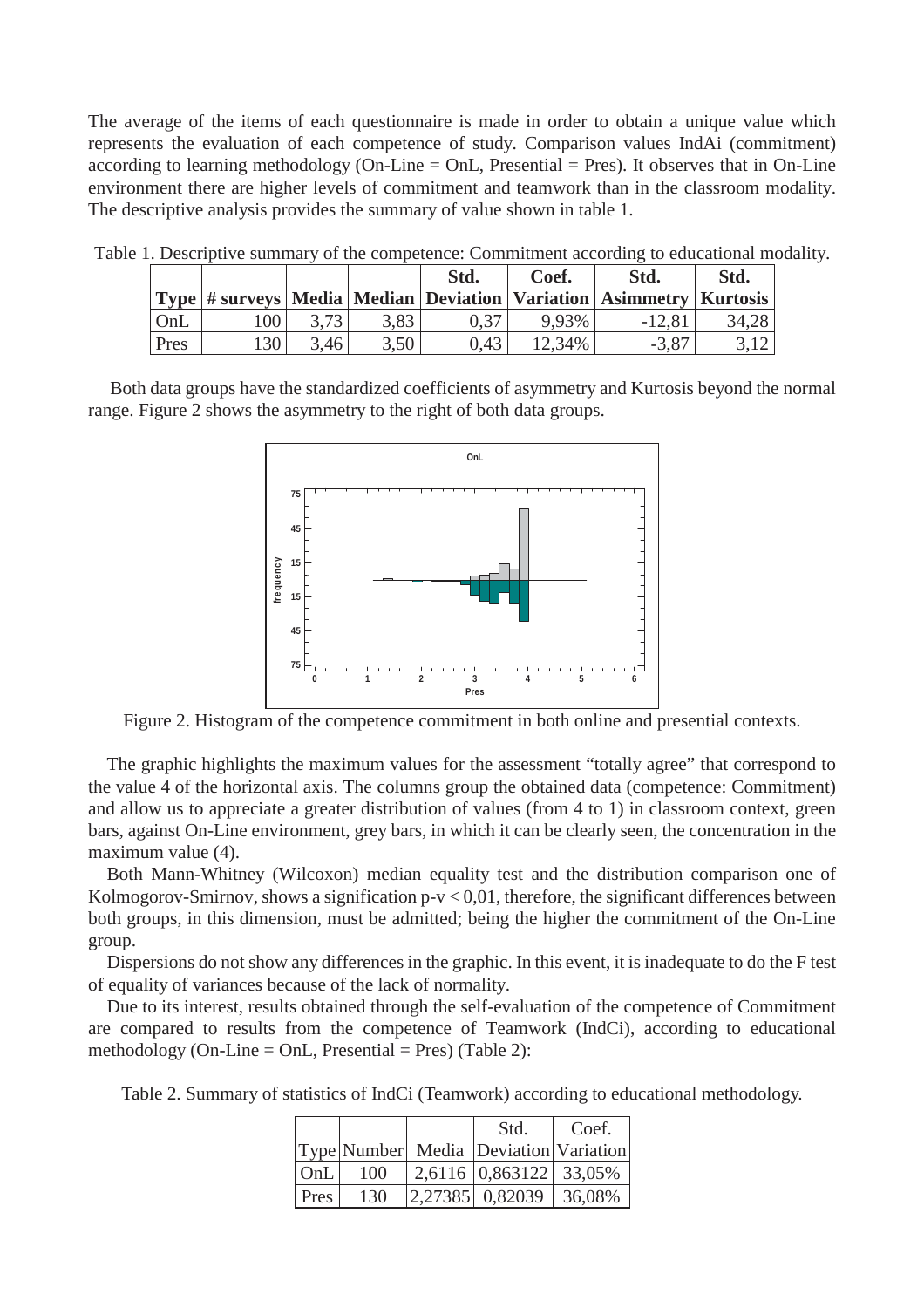At the graphic of boxes, it can be seen a higher assessment of this competence by the On-Line participants rather than the one given by the participants of the classroom method (Figure 3).



Figure 3. Boxes IndCi (Teamwork) according to educational Methodology.

For both values groups, normality and variance can be equally considered (test F, p-v  $>0$ , 1); therefore, the medias' difference of t test would be chosen in this case. Its  $p-v = 0$ , 00276458 rejects the medias equity by 99%.

There are significant differences in the assessment of this competence with a higher punctuation by the On-Line students.

When comparing the groups of teachers and students, who also work in the educational field, to the rest of students, the results are higher in the first group than in the second; which means that there is a stronger compromise among professors than students. According to [14], the commitment to the group and to the task is essential; it is closely related to the achievement of the objectives and the satisfaction of the group members [26,27].

If we observe the behaviour of the age variable in the results, it can be stated that, according to [28], it influences in the self-perception of the compromise with the colleagues and with the task, reporting higher values as higher is the age and the other way around. Regarding the gender, women assess their competence Commitment with higher values than men, which is consistent with the collected investigations in the meta-analysis of [14]; these investigations state that there is a greater cohesion and engagement of themselves.

Secondly, the results obtained from the competence Social Skills are analyzed by grouping all items Bi in a way that an analysis of the global marks, referring to the three groups of participants, can be made in an IndBi average.

A comparison among the following groups of participants takes place: students, student-teacher and teachers; On-Line methodology versus traditional education and taking into account the relation with the age and the gender too.

The Lèvene test, to compare variances, allows not to reject the equality (p-v=0,662685), to accept the normality (because of the standardized values for asymmetry and kurtosis) therefore, in this case, a test ANOVA with p-v < 0, 01 has been done; this test shows the most significant differences among groups. The comparison of variances of values of age's groups (Ind\_Edad) does not indicate any significant difference at 95% according to Lèvene test (p-v = 0, 09), but by pairs, F test (Fisher) identifies differences between the 22-years-old group versus the 55-years-old one; and this last one against the 33-years-old one, taking p-values < 0, 01 (Table 3).

|        | Test | P-Value                               |
|--------|------|---------------------------------------|
| Lèvene |      | $\vert 2,15245 \vert 0,0941492 \vert$ |

Table 3. Comparison of Variances according Ind\_Edad.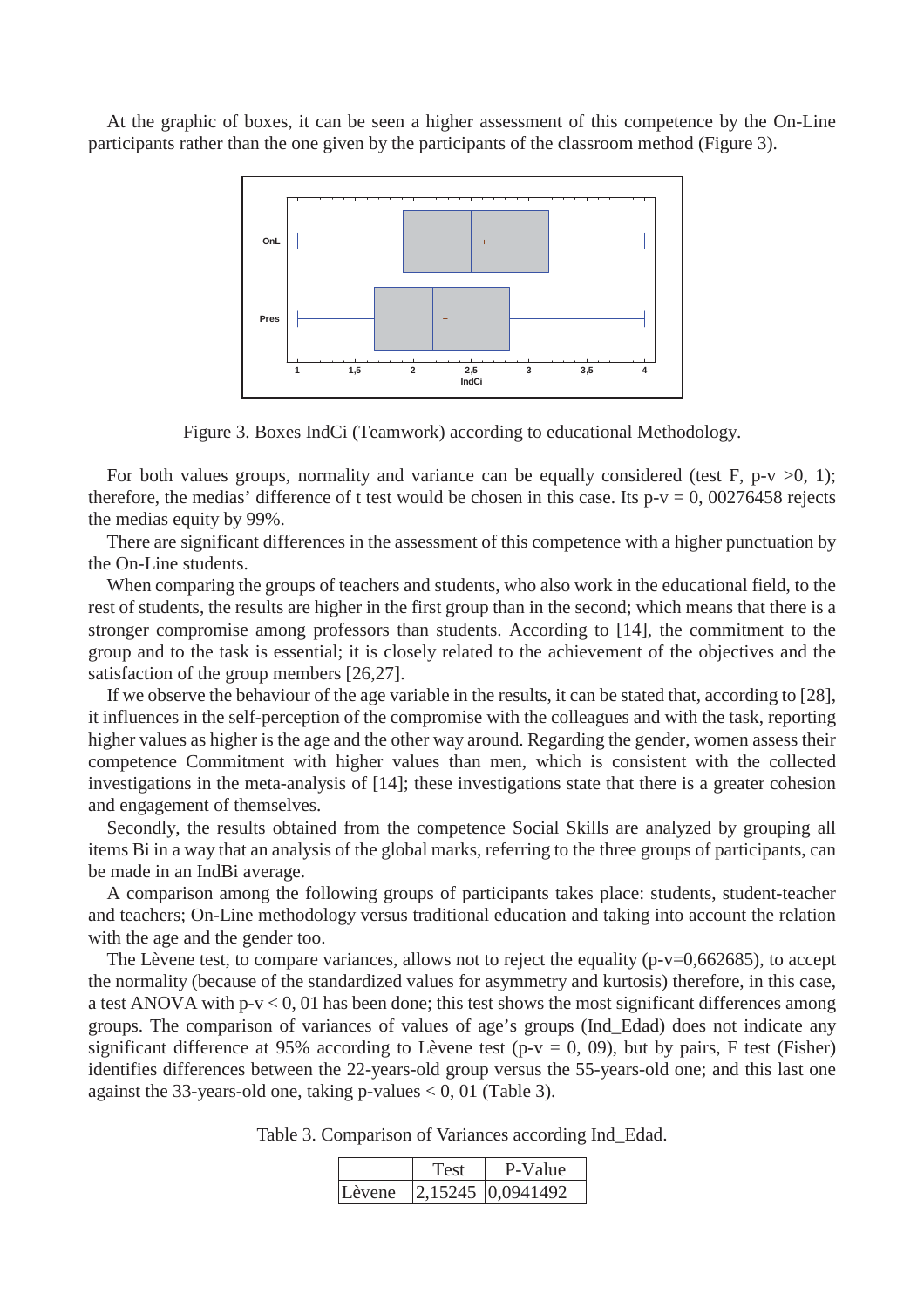| Comparison | Sigma1   | Sigma <sub>2</sub> | F-Ratio  | P-Value |
|------------|----------|--------------------|----------|---------|
| 22/33      | 0,400405 | 0,393453           | 1,03565  | 0,8844  |
| 22/44      | 0,400405 | 0,496148           | 0,651294 | 0,0763  |
| 22/55      | 0,400405 | 0,685708           | 0,340973 | 0,0066  |
| 33/44      | 0,393453 | 0,496148           | 0,628875 | 0,0911  |
| 33 / 55    | 0,393453 | 0,685708           | 0,329236 | 0,0080  |
| 44/55      | 0,496148 | 0,685708           | 0,523532 | 0,1584  |

The comparison of the age groups at this table proves the null hypothesis, which says that, the standard deviations within each of the groups (22, 33, 44, 55) of the four columns, show identical results. Especially interesting is the p-value because it is greater or equal to 0,05; there is no a statistically significant difference among the standard deviations for a trusty level of 95%.

The table, also, shows a comparison of the standard deviations for each pair of samples.

There are two values of p below 0,05, which means there is a statistically significant difference between the two sigmas for a trusty level of 5%.



Figure 4. Ranges by method LSD at 95% for averages of IndBi groups according to their age.

The range multiple test detects significant differences between the pairs (Figure 4). There are differences in terms of the assessment of the competence Communication; the colleagues clearly manifest according to the generation they belong to: younger participants evaluate as worst this competence while older ones, do not. In most of the occasions, in the virtual context, the communication is written; hence it has to be reviewed and rethought in order to be clear, precise and specific. There is the possibility that variables as age and context, influence in the obtained result.

#### **Conclusions**

It can be evidenced and concluded that ICT are suitable tools for the acquisition and development of the competences. Commitment is higher among teachers than students; this value is in direct relation to the age and, even, to the gender. Older people have more commitment and responsibility. Results show greater engagement to the task and colleagues from women. Communication presents the higher values among teachers, which is consistent to the fact that it is an essential part of the professional profile of the teacher. Comparing the educational contexts, On-Line participants are more compromised with the use and communication in the virtual class than the participants of presential classroom method. Following the same line, age directly influences into the expressive capacity, which allows us to state that the virtual educational methodology has the characteristic of decrease the visual and non-verbal signs, and it requires a high grade of reflexion. Teamwork is characterized by the interaction and knowledge transmission in order to create a collaborative setting that, in the actual study, reaches higher values in On-Line educational methodology and lower in classroom method.

Bologna Agreements' integration means a long term transformation. On-Line education has a grade of flexibility which converts it in the suitable tool to improve in competences; and at the same time, it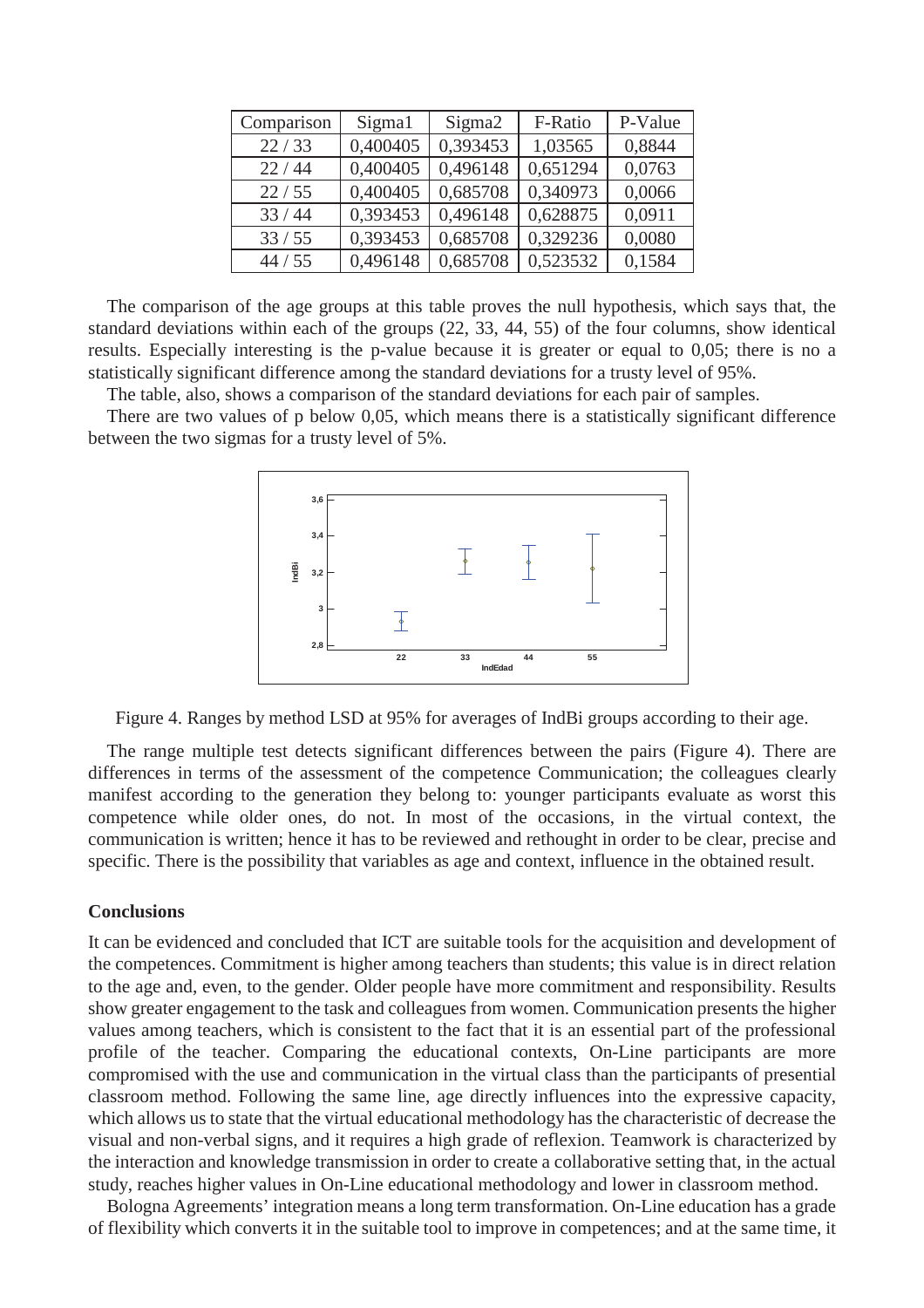is through this context that the student realizes, with more intensity, the need of take charge of his apprenticeship. The On-Line educational context, while in use of the ICT, is positively related to the acquisition and development of the interpersonal skills. There is the need to deeply study the instructional designs in order to obtain the best results in terms of competences. The gender differences in the competences: Commitment and Teamwork, with higher values among feminine sex, advise to continue with this investigation line.

## **References**

[1] J. Cabero et al. Aportaciones al e-learning desde un estudio de buenas prácticas en las universidades andaluzas. Revista de Universidad y Sociedad del Conocimiento (RUSC), Barcelona 2013, Vol. 10 (1) pp. 45-60.

[2] X.M. Triado, P. Aparicio-Chueca, A. Elasri-Ejjaberi. La evaluación de competencias en la Educación Superior: el caso de un máster universitario. REIRE, Revista d'Innovació i Recerca en Educació, Barcelona 2013, Vol. 6 (1), pp. 34-52.

[3] C. Coll. Las competencias en la educación escolar: algo más que una moda y mucho menos que un remedio. Aula de innovación educativa, Madrid 2007, Vol. 161, pp. 34-39.

[4] A. Tiana. Análisis de las competencias básicas como núcleo curricular en la educación obligatoria española. Bordón. Revista de pedagogía, Madrid 2011, Vol. 63(1), pp. 63-75.

[5] P. Taylor et al. The Digital Revolution and Higher Education: College Presidents, Public Differ on Value of Online Learning. Social, P., & Trends, D., Washinton D.C., 2011, pp. 11-20.

[6] G.Z. Liu, G.J. Hwang. A key step to understanding paradigm shifts in e-learning: towards context-aware ubiquitous learning. British Journal of Educational Technology, London 2010, Vol. 41(2), pp.1-9.

[7] J.M. Carot, A.C. Peiro, J.G. Ruiz, L. Lladosa. La opinión de los graduados europeos sobre la universidad cinco años después de haber finalizado sus estudios. Revista de Sociología, Madrid 2011, Vol.96, pp. 1269-1285.

[8] J. González, R. Wagenaar. Tuning Educational Structures in Europe. Final Report. Phase One. Universidad Deusto, Bilbao 2003, retrieved 15-04-2013 http://www.relint.deusto.es/TUNINGProject

[9] M. Montero. El proceso de Bolonia y las nuevas competencias. Tejuelo: Didáctica de la Lengua y la Literatura. Educación, Badajoz 2010, Vol. 9, pp. 19-37.

[10] J. Njenga, L. Fourie. The myths about e - learning in higher education. British Journal of Educational Technology, London 2010, Vol. 41 (2), pp. 199-212.

[11] V. Arranz, D. Aguado. Blended Learning for competency development: A decriptive analysis. Pixel-Bit: Revista de medios y educación, España 2005, Vol. 24, pp. 79-88.

[12] J.Nicholson, D. Nicholson, J. Valacich. Examining the effects of technology attributes on learning: a contingency perspective. Journal of Information Technology Education: Research, California 2008, Vol.7 (1), pp. 184-204.

[13] O.B. Ayoko, A.M. Konrad, M.V. Boyle. Online work: Managing conflict and emotions for performance in virtual teams. European Management Journal, Australia 2012, Vol. 30(2), pp. 156-174.

[14] L.L. Martins, L.L. Gilson, M.T. Maynard. Virtual teams: What do we know and where do we go from here? Journal of management, Texas 2004, Vol. 30 (6), pp. 805-835.